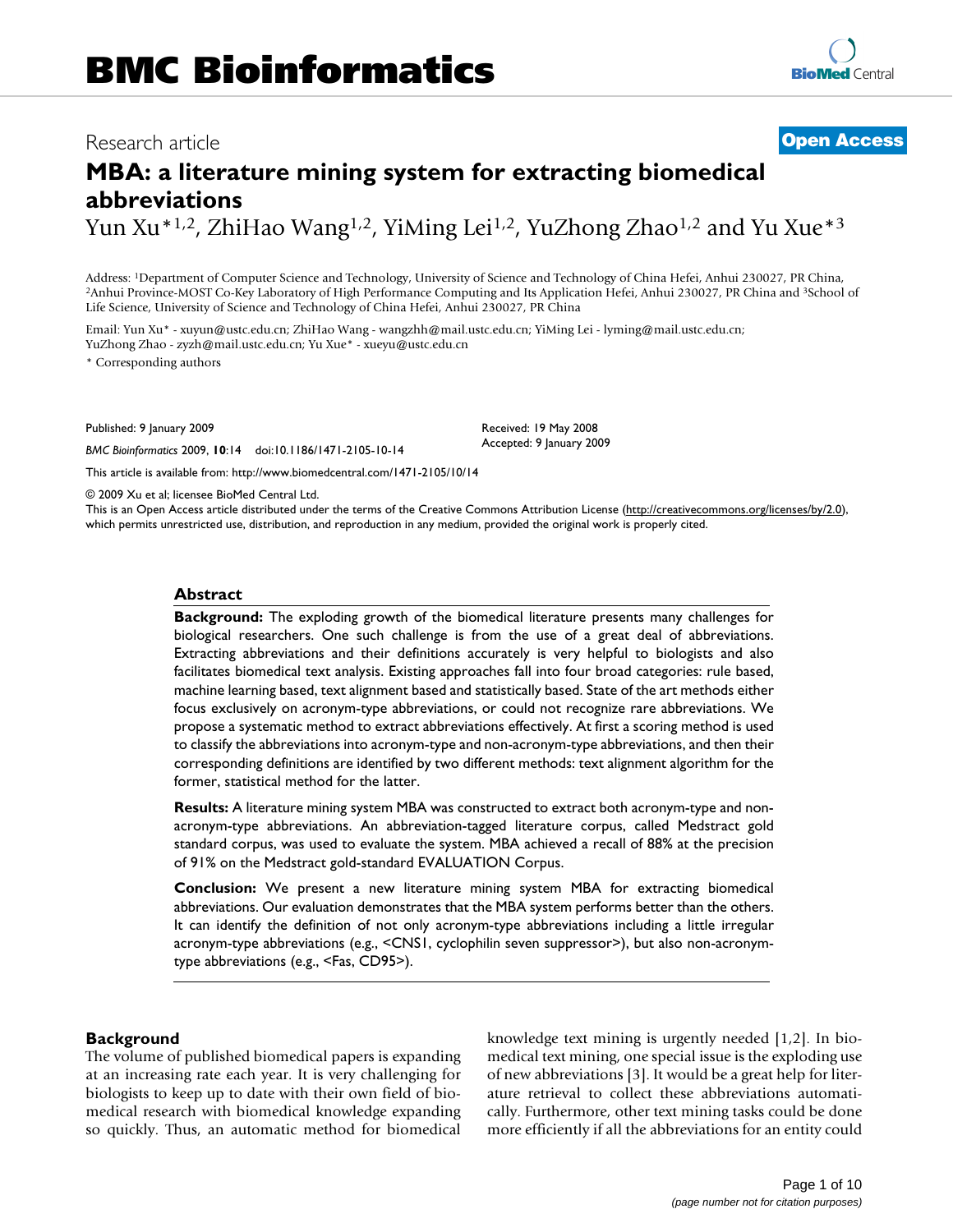be mapped to a single term representing the concept [[2](#page-9-1)]. Generally, an abbreviation is a short form of a word or phrase called "definition" or "long form". Our task is to identify <"short form", "long form"> pairs where there exists a mapping from characters in the short form to characters in the long form [\[4\]](#page-9-3).

Existing approaches fall into four broad categories: rule based, machine learning based, text alignment based, and statistically based. Rule based approaches attempt to use the best recognition rule, and good rules would result in good results. Pustejovsky et al. [\[4](#page-9-3)] presented a regular expression algorithm based on hand-built regular expressions, and syntactic information was considered to identify boundaries of noun phrases. Ao and Takagi [\[5\]](#page-9-4) constructed a system called ALICE based on heuristic pattern-matching rules. Larkey et al. [\[6\]](#page-9-5), Yu et al. [\[7\]](#page-9-6), Park and Byrd [\[8\]](#page-9-7) all put forward their own pattern matching rules separately. The shortcoming for these rule based approaches is that the performance of them is determined by the completeness of the rules.

Machine learning based approaches generally comprise of a learner and a predictor, and fit in with all kinds of biomedical text by learning. Chang et al. [\[9\]](#page-9-8) presented a method for identifying abbreviations using supervised machine learning. First step they used the Longest Common Subsequence (LCS) algorithm to find all possible alignments between the definition and the abbreviation; Second step, used all the possible alignments to compute feature vectors for correctly identified definitions; Third step, used binary logistic regression to train a classifier with the feature vectors. Generally speaking, machine learning based approaches depend on the learning model and the training data, and require a lot of labor and time. Text alignment based approaches always try to find the optimal alignment between the definition and abbreviation by character matching, and are robust enough to acronym-type abbreviations. Schwartz and Hearst [[10\]](#page-9-9) presented a simple algorithm for identifying the definitions of abbreviations with only two indices, lIndex for the long form, and sIndex for the short form. The two

indices are initialized to point to the end of their respective strings. For each character sIndex points to, lIndex is decremented until a matching character is found. Taghva and Gilbreth [\[11](#page-9-10)] utilized the Longest Common Subsequence algorithm to find all possible alignments of the abbreviation to the text followed by a simple scoring rule based on matches. Chang et al. [\[9\]](#page-9-8) also used the LCS algorithm in their machine learning method. However, state of the art alignment algorithms can not find non-acronym-type abbreviations (e.g., <Fas, CD95>), and even a little irregular acronym-type abbreviations (e.g., <CNS1, cyclophilin seven suppressor>).

Statistically based approaches always tend to extract abbreviations that appear frequently in biomedical text, and demand a large number of biomedical articles for the statistics. Zhou et al. [[12\]](#page-9-11) created an abbreviation database ADAM that analyzed statistical information about collocations of the type "long-form (abbreviation)" in MEDLINE. Okazaki and Ananiadou [\[13](#page-9-12)] built an abbreviation dictionary from the whole MEDLINE. Statistical methods can extract both acronym-type and non-acronym-type abbreviations as long as they appear frequently enough. However, they need a great deal of time and effort for the statistics, and would not find rare abbreviations even if they are only very simple acronym-type abbreviations like <DDR, DNA damage response>.

In this paper we present a systematic method for extracting biomedical abbreviations. What is crucial in this method is that a scoring strategy is utilized for classifying the abbreviations into acronym-type and non-acronymtype groups (Table [1](#page-1-0) indicates what they mean). In the scoring strategy, the abbreviation is aligned with each of its candidate definitions using a new alignment algorithm analogous to pairwise sequence alignment [\[14](#page-9-13)[,15](#page-9-14)], and then the definition with the largest total score is selected from the candidate definitions. If the largest total score is larger than a predefined cutoff value the abbreviation is acronym-type, or else non-acronym-type. For the acronym-type abbreviation, we use the above alignment algorithm to identify the candidate definition with the largest

<span id="page-1-0"></span>

| Table 1: Acronym-type abbreviations and non-acronym-type abbreviations |  |  |
|------------------------------------------------------------------------|--|--|
|                                                                        |  |  |

| abbreviations    |                                                                                                                                                                               |
|------------------|-------------------------------------------------------------------------------------------------------------------------------------------------------------------------------|
| acronym-type     | (1) regular acronym-type abbreviations: each character in the abbreviation is contained in the definition (e.g., $\leq$ DC, dendritic<br>cell>)                               |
|                  | (2) some irregular acronym-type ones: only one character in the abbreviation is not contained in the definition (e.g., <cns1,<br>cyclophilin seven suppressor&gt;)</cns1,<br> |
| non-acronym-type | mainly several characters in the abbreviation are not contained in the definition<br>(e.g., <fas, cd95="">, &lt;5-HT, serotonin&gt;, <pax6, eyeless="">)</pax6,></fas,>       |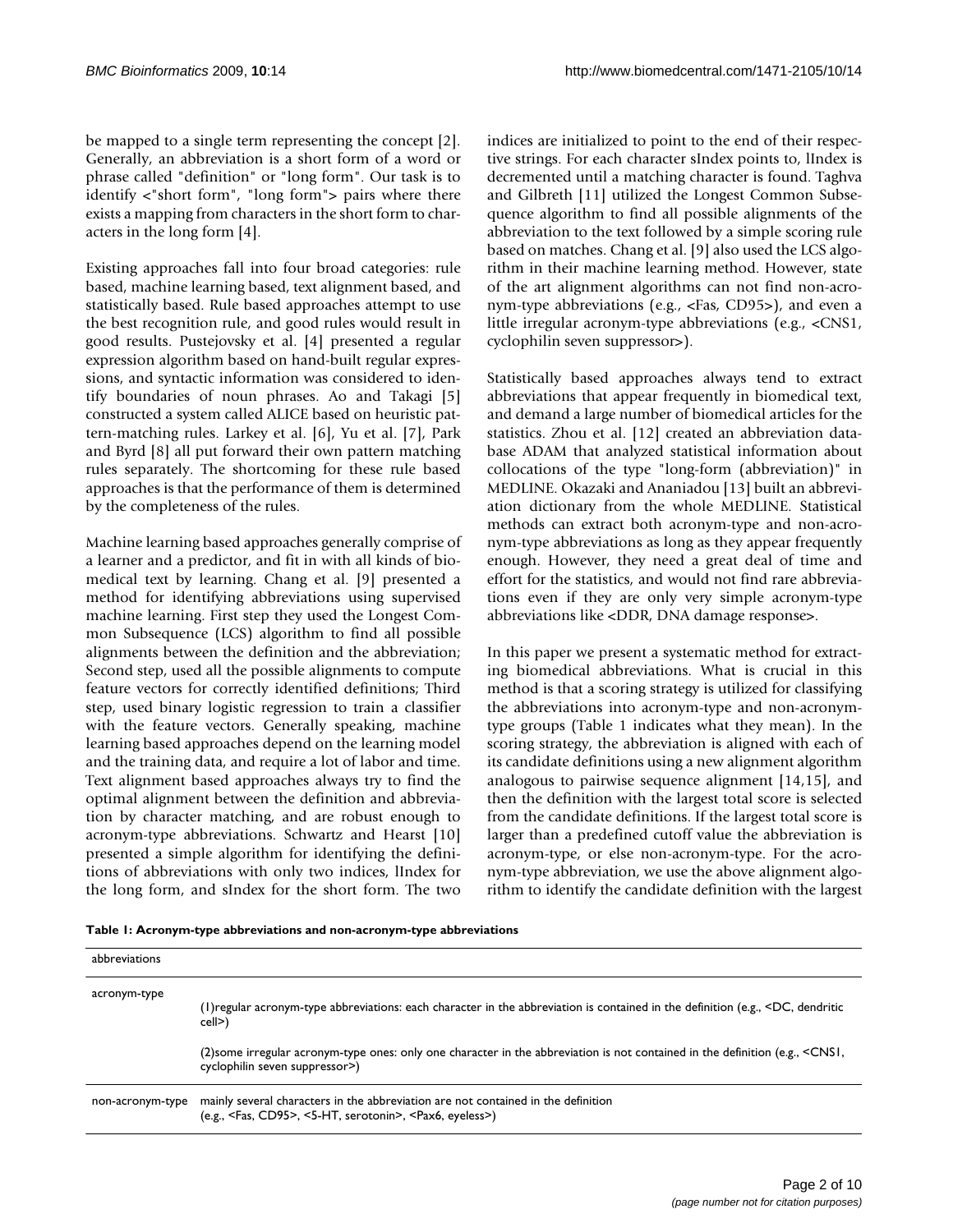total score as its definition. For the non-acronym-type abbreviation, we employ a statistical method similar to Zhou et al. [\[12](#page-9-11)] to determine the definition. Thus, a new literature mining System MBA for extracting biomedical abbreviations is developed to recognize more abbreviations and their corresponding definitions.

# **Results and discussion**

Our method consists of four steps: step 1, abbreviation recognition; step 2, construct the candidate definition list; step 3, classify the abbreviations into acronym-type and non-acronym-type groups; step 4, identify the definitions of both acronym-type and non-acronym-type abbreviations. Figure [1](#page-2-0) shows the overall architecture of the MBA system.

# *Abbreviation recognition*

To obtain the abbreviations, we take into consideration the feature of an abbreviation and the syntactic cues which abbreviations occur in the contexts. The feature of an abbreviation includes: its first character is alphabetic or numeric; it contains at least one letter; its length is between 2 and 10; it contains at most two words. Park and Byrd [[8\]](#page-9-7) demonstrated that the syntactic cues include:

- (1) long form (short form) or long form [ short form]
- (2) short form (long form) or short form [ long form]
- (3) short form = long form
- (4) long form = short form
- (5) short form, *or* long form
- (6) long form, *or* short form
- (7) short form...*stands/short/acronym*...long form
- (8) long form, short form *for short*

<span id="page-2-0"></span>

Figure 1 **The overall architecture of the MBA system**.

In practice, most abbreviations appear with parentheses (e.g., protein kinase C (PKC)). We use the similar method for abbreviation recognition as most researchers, and only consider pattern (1) and (2). For pattern (2), the short form is the one or two words before the left parenthesis, and the long form is just the expression inside the parentheses. For pattern (1), the short form is inside the parentheses, but the long form is not easy to be identified. Thus, we take all the parenthesized tokens, in which the strings conform to the feature of an abbreviation, to be potential abbreviations. Next we find all the possible candidate definitions for each potential abbreviation, and then identify the optimal definition.

# *Construct the candidate definition list*

The candidate definition appears in the same sentence as the abbreviation, and it can be searched for within a search space. The size of the search space is the sum of the maximum length of a definition (the number of the words in the definition) and the maximum offset (the longest distance of a definition from an abbreviation). In our work, the offset is ignored and we consider only definitions adjacent to the abbreviations (as most researchers do). Park and Byrd [[8\]](#page-9-7) analyzed about 4500 abbreviations and their definitions, and then they decided that, for relatively short abbreviations (from two to four characters), the maximum length of a definition should not be greater than twice the abbreviation length (the number of the characters in an abbreviation); for long abbreviations (five or more characters), the definition should not be longer than the abbreviation length plus 5. Thus, we refer to their work for the maximum length of a definition *DEF* of an abbreviation *ABBR*:

$$
Max.|DEF| = min(|ABBR| + 5, |ABBR| * 2)
$$
 (1)

where *Max*.|*DEF*| is the maximum length of a definition, and *|ABBR|* is the number of the characters in an abbreviation.

Then a candidate definition list is constructed from the search space, and the possible definition is just one item of it. The list-constructing algorithm is described in Table [2](#page-3-0). For example, in the text "this gene is expressed in a circadian pattern in the suprachiasmatic nucleus (SCN)", |*ABBR*| = 3, *Max*.|*DEF*| = min(3+5,3\*2) = 6, *SearchSpaceString* = "circadian pattern in the suprachiasmatic nucleus", *CDL* = {"circadian pattern in the suprachiasmatic nucleus", "pattern in the suprachiasmatic nucleus", "in the suprachiasmatic nucleus", "the suprachiasmatic nucleus", "suprachiasmatic nucleus", "nucleus"}.

# *Classify the type of abbreviations*

Abbreviations are classified into acronym-type and nonacronym-type abbreviations (Table [1](#page-1-0) indicates what they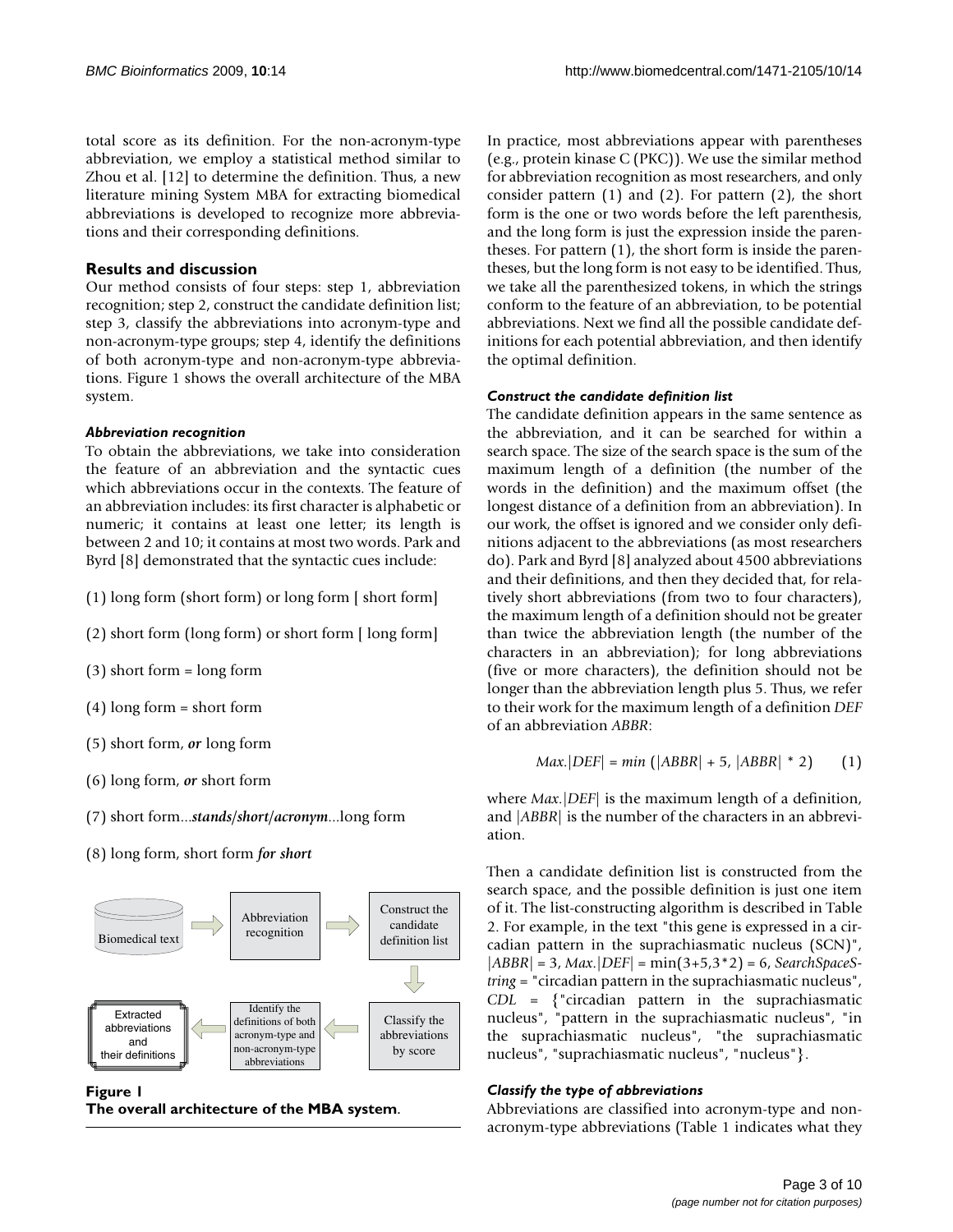#### <span id="page-3-0"></span>**Table 2: Construct the Candidate Definition List CDL>**

| I: Initiate an empty candidate definition list CDL;                                                                      |
|--------------------------------------------------------------------------------------------------------------------------|
| 2: Num = the number of words from the beginning of the sentence which contains the abbreviation to the left parenthesis; |
| 3: if (Num < Max. $ DEF $ ) {                                                                                            |
| SearchSpaceString = the string from the beginning of the sentence to the left parenthesis;                               |
|                                                                                                                          |
| else {                                                                                                                   |
| SearchSpaceString = the string that contains Max. DEF words before the left parenthesis;                                 |
|                                                                                                                          |
| 4: WordNum = min (Num, Max. $ DEF $ );                                                                                   |
| 5: for $(N = 0; N < WordNum; N++)$ {                                                                                     |
| CandidateDef = SearchSpaceString with the leftmost N words deleted;                                                      |
| insert CandidateDef into CDL;                                                                                            |
|                                                                                                                          |

mean) by scoring abbreviations and their corresponding definitions. Each time we retrieve an item from the candidate definition list, align it with the abbreviation employing our alignment algorithm, and then select the optimal definition. The score between the abbreviation and the optimal definition determines whether the abbreviation is acronym-type or not.

#### *Data preprocessing*

Usually a definition is abbreviated with a new addition of a special character (e.g., <Myo3/5p, Myo3p and Myo5p>), and the lowercase letter from a definition may be changed into its corresponding capital letter. Some data preprocessing steps must be taken before we identify the definition for a given abbreviation:

• delete the character that is neither alphabetic nor numeric in the abbreviation and change all capital letters in both the abbreviation and the definition into their corresponding lowercase letters.

• replace the space between words of the candidate definition with the character '\s' in order to differentiate between the space inserted in the alignment algorithm and the space between words of the candidate definition.

#### *Alignment algorithm*

The definition identification is a process of comparison between the abbreviation and the definition. The smallest unit of comparison is a pair of characters, one from the abbreviation, and the other from the definition. All possible comparisons are made from the smallest unit while allowing gap insertions in the abbreviation. Among the comparisons the definition with the best match is chosen as the optimal definition. The best match can be defined as the largest alignment score of characters of the definition that can be matched with those of the abbreviation. The largest alignment score can be determined by representing in a two-dimensional array, all possible pair combinations that can be constructed from the abbreviation and the definition, *A* and *D*, being compared. *A [i]* is the

ith character of the abbreviation string and *D [j]* is the jth character of the definition string. *A [i]* and *D [j]* represent the rows and the columns of the two-dimensional array *SCORE*. Then the cell, *SCORE [i] [j]*, represents a pair combination that contains *A [i]* and *D [j]*.

With the above definition of *A [i]*, *D [j]* and *SCORE [i] [j]*, now what we need to do is to get the largest value of *SCORE [i] [j]*, which represents the best match. Then dynamic programming is used to compute each cell value of *SCORE*. Unlike the solutions of Needleman and Wunsch [[14\]](#page-9-13) and Smith and Waterman [[15](#page-9-14)], we do not allow the gap insertions in the definition, so *SCORE [i] [j]* is determined by *SCORE [i] [j-1]*, *SCORE [i-1] [j-1]* and the alignment of *A [i]* and *D [j]*, and not by *SCORE [i-1] [j]*. The below is the recursion equation for computing the largest value of *SCORE [i] [j]*.

Firstly the initial value is assigned:

**SCORE** [i] [j] = 0 if 
$$
i = 0
$$
 or  $j = 0$ ;

Then, we have

⎩

 $\overline{a}$ 

$$
SCORE[i][j] = \nmax_{0 < i < length(A)} \n\begin{cases}\nSCORE[i-1][j-1] + w(A[i], D[j]) \\
SCORE[i][j-1]\n\end{cases}\n\tag{2}
$$

where the *w(A [i], D [j])* is defined as:

$$
w(A[i], D[j]) =
$$
\n
$$
\begin{cases}\nWA, & if A[i] = D[j] \text{ and } D[j] \text{ is the first} \\
\text{character of one word in the definition;} \\
WB, & if A[i] = D[j] \text{ and } D[j] \text{ is not the first} \\
\text{character of one word in the definition;} \\
WC, & if A[i]! = D[j]\n\end{cases}
$$
\n(3)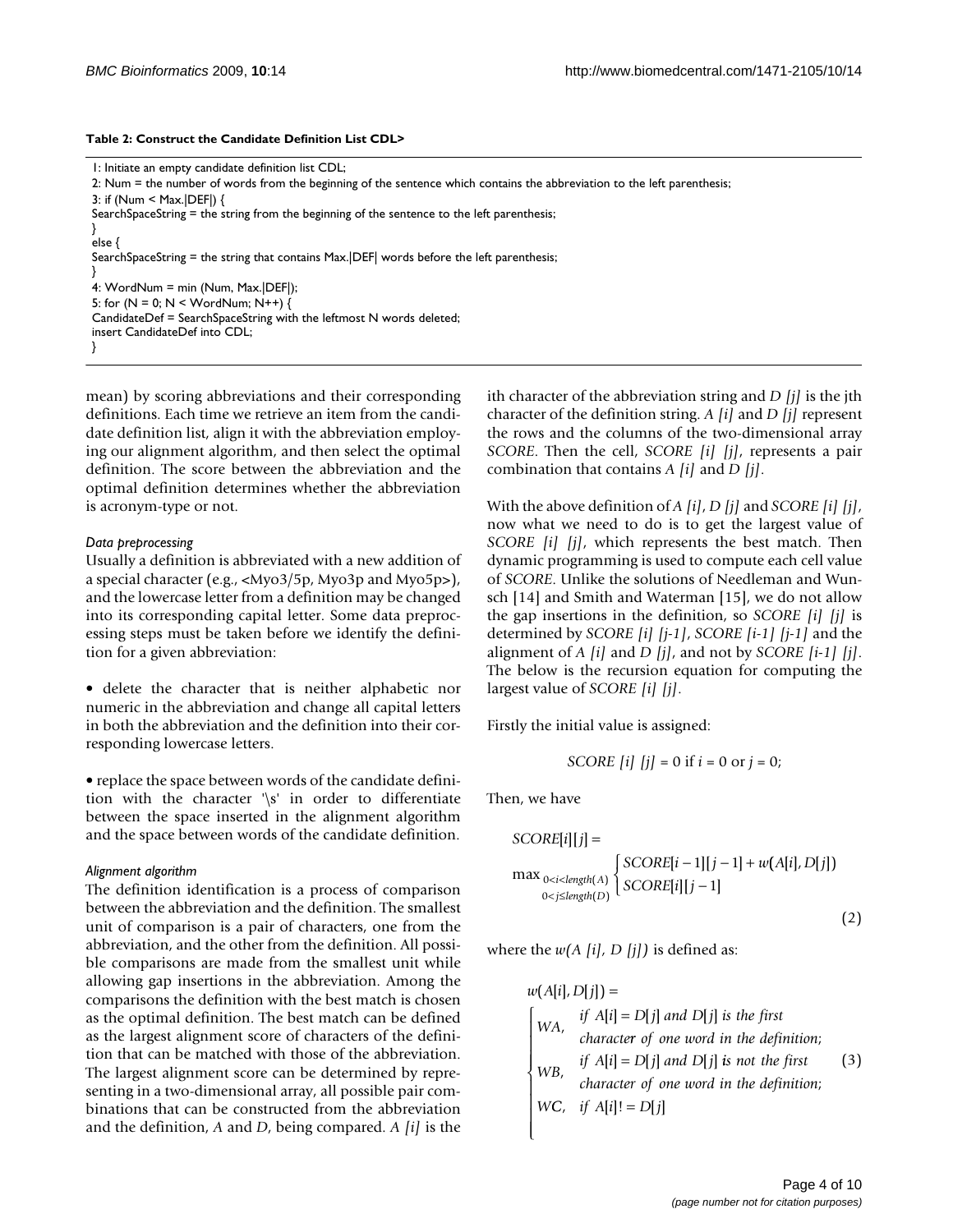where *WA* and *WB* are positive values, *WA*>*WB*, and *WC* is a negative value.

After the matrix *SCORE* is filled, *SCORE [length(A)] [length(D)]* is just the largest alignment score, the score of the best match. Knowing the largest alignment score is not enough, we need to get the best match pathway by traceback. The best match pathway can be obtained by beginning at the terminals of both strings  $(i = \text{length}(A), i =$ length(*D*)) and proceeding row by row toward the origins. The traceback algorithm checks if *SCORE [i] [j]* is obtained from *SCORE [i-1] [j-1]*. If yes, *A [i]* is identical to *D [j]*, and both *i* and *j* are decremented. If not, a space is inserted before the ith character of the abbreviation, and only *j* is decremented. The process is repeated until all cells in the matrix SCORE have been operated upon. The operation of successive summations of cell values is illustrated in Figure [2](#page-4-0) (we assume here that *WA* = 2, *WB* = 1 and  $WC = -10$ ).

# *Select the optimal definition*

From the candidate definition list *CDL*, we can get at most *Max*.|*DEF*| candidate definitions, each of which corresponds to an alignment score provided by the alignment algorithm. Despite the alignment score, it is not enough to determine the optimal definition. For example,

1. In the text "little is known, however, about how such dialog acts (DAs) can be automatically classified in truly natural conversation", "DAs" will be recognized as an abbreviation. The true definition is "dialog acts", but "dialog acts", "such dialog acts", "how such dialog acts" and "about how such dialog acts" will have the same alignment score.

2. In the text "the mutations map across most of the Bicoid protein, with some located within the DNA-binding domain (homeodomain)", "homeodomain" will be recognized as an abbreviation wrongly. Then the align-

<span id="page-4-0"></span>

# **Figure 2**

**An example for the alignment algorithm**. The definition is "Dialog Acts", and the abbreviation is "DAs". All the arrows form the best match pathway.

ment algorithm will select the string "with some located within the DNA-binding domain" as its definition. However, "within the DNA-binding" in the definition is unmatched in this alignment (Figure [3](#page-4-1) illustrates what "unmatch" means). With too many unmatched words in the middle of the definition this abbreviation must be thrown away.

3. In the text "a questionnaire was sent to them as well as to 246 physicians who had residency-level teaching responsibilities but who were not named (controls)", "controls" will be recognized as an abbreviation wrongly. The alignment algorithm will select the string "physicians who had residency-level teaching responsibilities but who were not named" as its definition. However, "but who were not named" in the definition is unmatched in this alignment. With too many unmatched words in the end of the definition this abbreviation must also be thrown away.

Then we put forward a new concept: the redundant word penalty, which is defined as follows:

**Definition 1** *The redundant word penalty is a penalty against the candidate definitions having several continuous unmatched words*.

The penalty depends on the number of the continuous unmatched words in the candidate definition (Figure [3\)](#page-4-1). If the number is small, the penalty is low, otherwise the penalty is high. One unmatch word often appears in true definitions, for example, for the pair <FMDV, foot and mouth disease virus>, there is only one unmatched word "and" in the definition. The penalty should be very low in this case. Based on the analysis, the redundant word penalty (RWP) is divided into the beginning word penalty (*BP*, a low penalty) and the extended word penalty (*EP*, a high penalty). In *N* continuous unmatched words, the first *C* words are given a penalty score, *BP* for each word, and the other *N-C* words are given another penalty score, *EP* for each word. Thus, the equation of *RWP* is as follows:

<span id="page-4-1"></span>

# **Figure 3**

**An example for the redundant word penalty**. This is an alignment for <DER, Drosophila epidermal growth factor receptor>. In the alignment, the word "growth" in the definition is unmatched, and "factor" is also unmatched. Adjacent to each other, they are called "continuous unmatched words". The number of the continuous unmatched words is 2.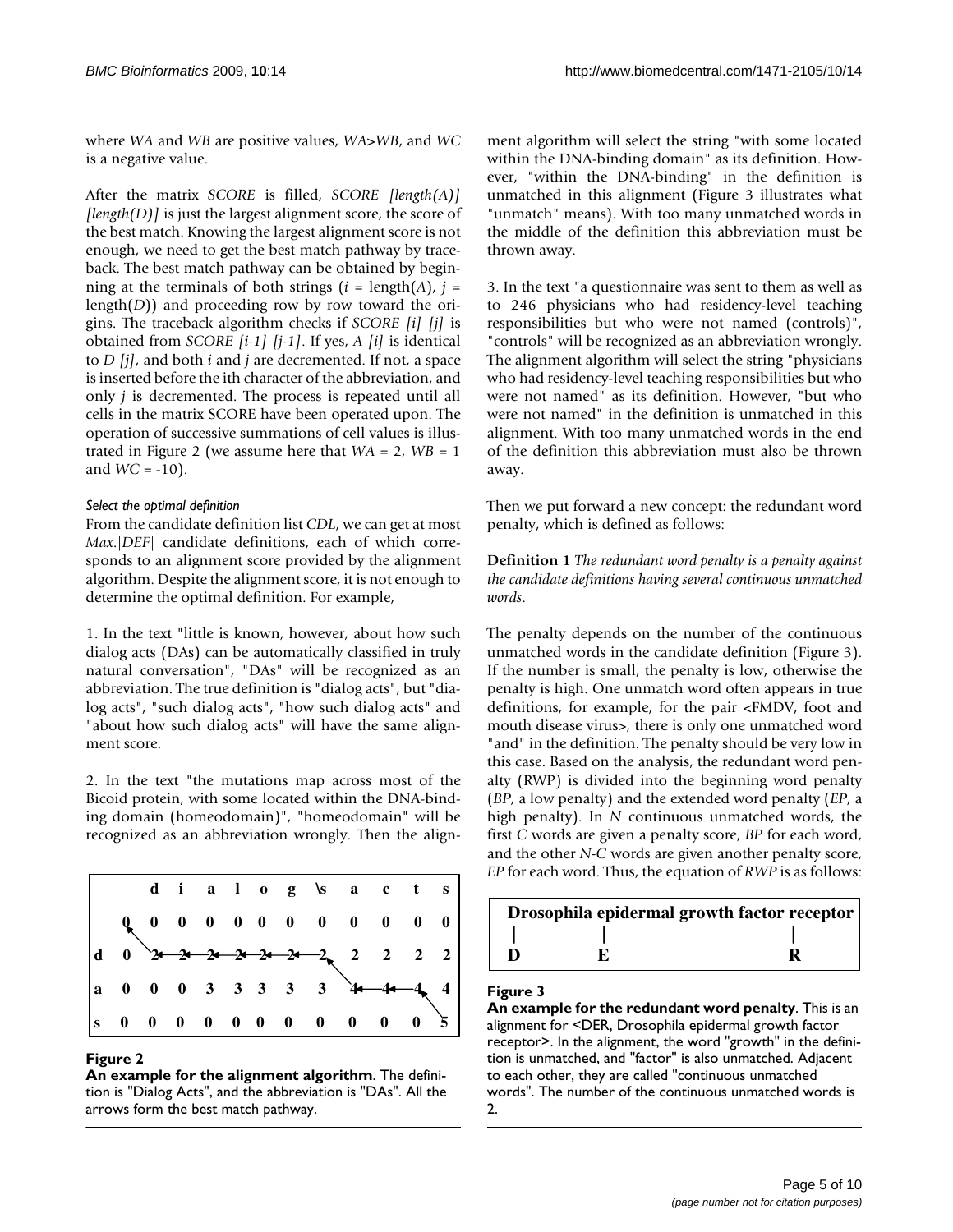$$
RWP = C * BP + EP * (N - C)
$$
 (4)

There are three cases (corresponding to the above three examples respectively) that the redundant word penalty occurs:

1. The first character of the abbreviation does not match the first word of the candidate definition (*RWP1*).

2. Two adjacent characters in the abbreviation match two separated words in the candidate definition separately (*RWP2*).

3. The last character of the abbreviation does not match the last word of the candidate definition (*RWP3*).

For example, for the alignment <DER, Drosophila epidermal growth factor receptor> in Figure [3,](#page-4-1) *RWP1*, *RWP2* and *RWP3* are computed as follows:

1. *RWP1* = 0, because the first character "D" in the abbreviation matches the first word "Drosophila" of the definition.

2. For *RWP2*, any two adjacent characters in the abbreviation must be considered. "D" and "E" match two adjacent words "Drosophila" and "epidermal" respectively, so *RWP2("DE")* = 0; "E" and "R" match two separated words "epidermal" and "receptor" respectively, and the number of the continuous unmatched words is 2, so *RWP2("ER")* = *C* \**BP* + *EP*\*(2-*C*). In sum, *RWP2* = *RWP2("DE")* + *RWP2("ER")*.

3. *RWP3* = 0, because the last character "R" in the abbreviation matches the last word "receptor" in the definition.

The three cases may appear in the same alignment, so the total redundant word penalty (*TotalRWP*) is:

*TotalRWP* = *RWP1* + *RWP2* + *RWP3* (5)

Then for each alignment, we have

$$
total score = alignment score - Total RWP
$$
 (6)

At last the optimal definition can be selected from the candidate definition list by selecting the largest *total score*. If the *total score* of the optimal definition is larger than the predefined cutoff score, the abbreviation is acronym-type, otherwise non-acronym-type.

Here, the *w(A [i], D [j])*, the redundant word penalty, the cutoff score and the variable *C* (in equation 4) need to be adjusted. To assist in assigning the optimal value for the above, a publicly available tagged corpus, the Medstract gold standard DEVELOPMENT corpus is used. We first gave each of the above parameters an initial value, and then for each one we examined how the total score for the optimal definition were distributed when we changed the value keeping the other parameters unchanged. To truly differentiate acronym-type and non-acronym-type abbreviations, the values are set as follows:

- *WA* 2
- $\bullet$  *WB* 1
- $\bullet$  *WC -7*
- *BP* 0.5
- *EP* 4.5
- $\bullet$  C 1.0
- the cutoff score 0.5

# *Identify the definitions of both acronym-type and nonacronym-type abbreviations*

We could separately identify the definitions of acronymtype and non-acronym-type abbreviations after the abbreviations are classified. For the acronym-type abbreviation, we use the above alignment algorithm to traceback for the definition with the largest total score, and thus the definition is identified. For the non-acronym-type abbreviation, we use a statistical method similar to that of Zhou et al. [[12](#page-9-11)].

Our statistical method is based on PubMed (a service of the U.S. National Library of Medicine that includes over 17 million citations from MEDLINE and other life science journals for biomedical articles back to the 1950s), in which we count the number of articles that contain both the candidate definition and the abbreviation. Zhou et al. [[12](#page-9-11)] got statistical information of "candidate definition (abbreviation)" including a pair of parentheses, whereas the abbreviation and the definition may not be separated by parentheses or not appear in the same sentence but the same article. It is too complex to consider all the syntactic clues which abbreviations occur in the contexts in abbreviation recognition, but the statistical method need not consider the specific syntactic clues and only care about whether the definition and the abbreviation co-occur in the same article. We assume that the abbreviation is "abbr", and the candidate definition with i words is: " $w_i...w_2w_1$ ". Thus, we count the number of articles in PubMed for each step in the progression "abbr"  $\rightarrow$  " $w_1$ AND abbr"  $\rightarrow$  "w<sub>2</sub>w<sub>1</sub> AND abbr"  $\rightarrow$ ... $\rightarrow$  "w<sub>*i*</sub>...w<sub>2</sub>w<sub>1</sub> AND abbr", and then assign each candidate definition/abbreviation pair a score that will be used to identify the candi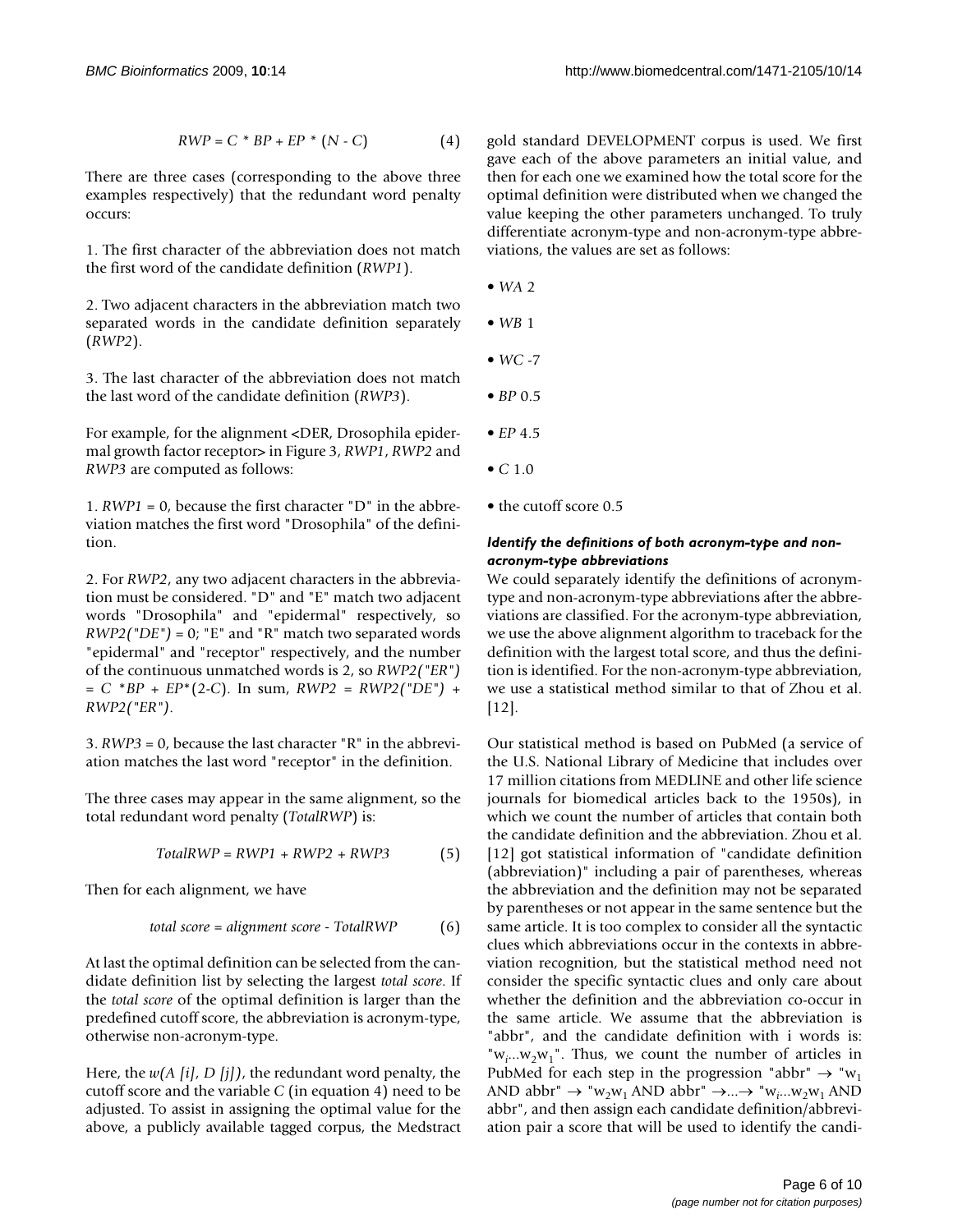date definition for a given abbreviation. The same score apr*<sup>i</sup>* , the adjusted proportion of the raw proportion pr*<sup>i</sup>* , is used for identifying the candidate definition as Zhou et al. [[12](#page-9-11)]:

$$
pr_i = \frac{count["w_iw_{i-1}...w_2w_1" AND "abbr"] - 1}{count["w_{i-1}...w_2w_1" AND "abbr"]}, i \ge 1
$$
\n(7)

$$
apr_i = pr_i - 2 * \sqrt{\frac{pr_i * (1 - pr_i)}{count["w_{i-1}...w_2w_1" AND "abbr"]}, i \ge 1
$$
\n(8)

where count  $["w_iw_{i-1}...w_2w_1"$  AND "abbr"] is the number of articles in which both the  $w_iw_{i-1}...w_2w_1$  and the abbreviation occur. In equation 8 it requires that  $pr_i \geq 0$ , so count ["w*<sup>i</sup>* w*i*-1...w2w1 "AND "abbr"] must be larger than zero in equation 7. If count  $\left[$  "w<sub>i</sub>w<sub>i-1</sub>...w<sub>2</sub>w<sub>1</sub>" AND "abbr"] is equal to zero, we assign it the value 1. For example, in the text "a lupus-like murine model of CD95 (Fas)", the adjusted proportion apr*i* is computed as:

$$
pr_1 = \frac{8181 - 1}{17318} = 0.4723
$$
  

$$
apr_1 = 0.4723 - 2 * \sqrt{\frac{0.4723 * (1 - 0.4723)}{17318}} = 0.4647
$$
  

$$
pr_2 = \frac{1 - 1}{8181} = 0
$$

```
apr<sub>2</sub> = 0
```
The apr value drops significantly from "CD95 (Fas)" to "of CD95 (Fas)", and thus "CD95" is determined as the definition of "Fas". In order to determine the cutoff score for the adjusted proportion, we extracted all the abbreviations and their candidate definitions in the Medstract Gold Standard DEVELOPMENT Corpus which contains 126 <"short form", "long form"> pairs, and then computed the apr value for all the candidate definitions. At last we found that 0.05 was still fit for the cutoff score as in Zhou et al. [[12](#page-9-11)], which means that if the apr value drops below 0.05 when the candidate definition w*<sup>i</sup>* w*i*-1...w<sub>2</sub>w<sub>1</sub> is expanded to  $w_{i+1}w_iw_{i-1}...w_2w_1$ ,  $w_iw_{i-1}...w_2w_1$  is identified as the definition of the abbreviation. Here, we also do not apply the cut off criteria to  $apr<sub>1</sub>$  and instead require that count  $\lceil "w_1" \text{ AND}" \text{ abbr}"\rceil \ge 10$ . In summary, given the abbreviation "abbr" and the candidate definition " $w_k...w_2w_1$ ",  $w_1$  is a candidate definition identified by

$$
\begin{cases} count["w_1" AND "abbr"] \ge 10 \\ apr_2 < 0.05 \end{cases}
$$

 $w_k...w_2w_1$  is a candidate definition identified by

$$
\begin{cases}\ncount[" w_1" AND "abbr"] \ge 10 \\
apr_i \ge 0.05 \\
apr_{k+1} < 0.05\n\end{cases}
$$

In the above method, several candidate definitions may exist for a given abbreviation. The change of apr is also used to get rid of redundant candidate definitions as in the method of Zhou et al. [\[12\]](#page-9-11): given two candidate definitions of the same abbreviation,  $w_m...w_2w_1$  and  $w_n...w_m...w_2w_1(m < n)$ , then

$$
\Delta apr = \frac{apr_m - apr_n}{apr_m} \tag{9}
$$

if  $\Delta$ apr  $\geq$  0.18, remove  $w_n...w_m...w_2w_1$ , otherwise remove  $w_{m}...w_{2}w_{1}$ . If the first word of the candidate definition is in the PubMed stopword list [http://www.ncbi.nlm.nih.gov/](http://www.ncbi.nlm.nih.gov/entrez/query/static/help/pmhelp.html#Stopwords) [entrez/query/static/help/pmhelp.html#Stopwords](http://www.ncbi.nlm.nih.gov/entrez/query/static/help/pmhelp.html#Stopwords), the first word is removed from the candidate definition. Finally a filtering rule is adopted: the length ratio (the number of alphanumeric characters of the definition vs the abbreviation) should be larger than 1. In the paper of Zhou et al. [[12\]](#page-9-11), the length ratio must be either equal to or larger than 2.5 because 95% of the single-word abbreviations in the Stanford Abbreviation Database have length ratio  $\geq 2.5$ , but our statistical method is only for non-acronym-type abbreviations. There are many nonacronym-type abbreviations such as <Fas, CD95>, <Pax6, eyeless> and so on, and their length ration is neither equal to nor larger than 2.5, but generally larger than 1.

#### *Evaluation*

#### *Evaluation on the Medstract Gold Standard Corpus*

To evaluate the MBA system, we have run it against a publicly available tagged corpus, the Medstract Gold Standard Corpus, which is composed of the DEVELOPMENT corpus with 126 tagged <short form, long form> pairs and the EVALUATION corpus with 168 tagged pairs. The DEVELOPMENT corpus has been used for determining some values before, and the EVALUATION corpus is used for comparing the MBA system with three popular downloadable algorithms:

• the Chang et al. [[9](#page-9-8)] algorithm (obtained from [http://](http://bionlp.stanford.edu/webservices.html) [bionlp.stanford.edu/webservices.html\)](http://bionlp.stanford.edu/webservices.html) at the three cutoff scores: 0.03, 0.14 and 0.88.

- the SLICE algorithm [\[5\]](#page-9-4) (obtained from [http://](http://uvdb3.hgc.jp/ALICE/program download.html) [uvdb3.hgc.jp/ALICE/program download.html\)](http://uvdb3.hgc.jp/ALICE/program download.html).
- the S&H algorithm [[10\]](#page-9-9) (obtained from [http://bio](http://biotext.berkeley.edu/software.html) [text.berkeley.edu/software.html\)](http://biotext.berkeley.edu/software.html).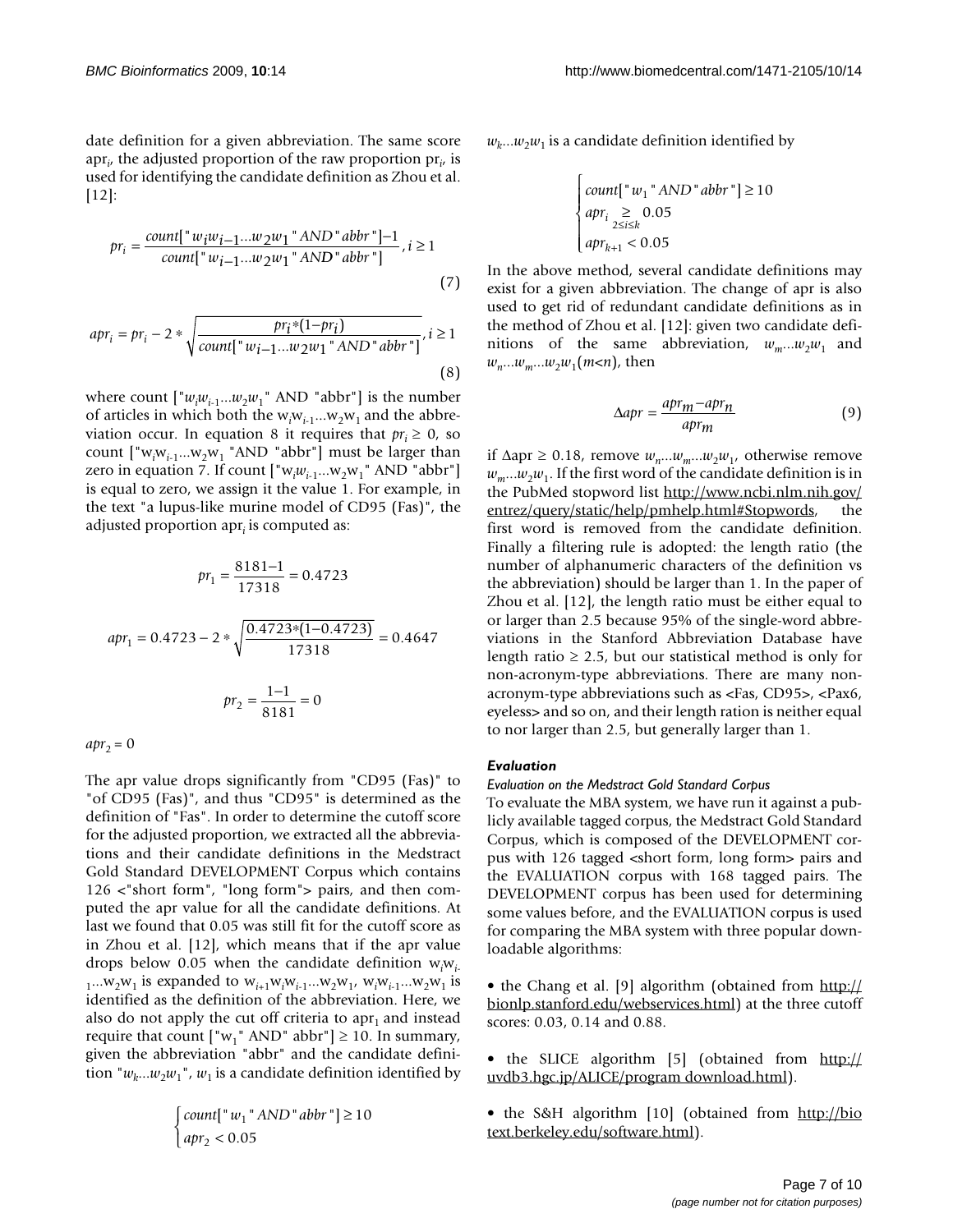Our result is strictly based on the corpus without corrections, and the extracted pairs must match the tagged ones exactly. MBA identified 162 <short form, long form> pairs in the result. Out of these, 147 pairs were correct, resulting in a recall of 88% and a precision of 91%. Table [3](#page-7-0) indicates the result of that comparison with other algorithms on the gold-standard corpus.

In our result fifteen pairs were incorrect: nine pairs were only partially matched (Table [4](#page-8-0)); the rest pairs might be <short form, long form> pairs, but not biomedical items (un-tagged in the corpus):

- lethal of scute (l'sc)
- basic helix-loop-helix (bHLH)
- primary ethylene response element (PERE)
- Ca2+-sensing receptor (CaSR)
- intermediate neuroblasts defective (ind)
- eliminates an AP180 homolog (LAP)

The system MBA missed twenty-one pairs: nine of them were only partially matched, that is to say, the true definition includes an additional word, for example, "RNA polymerase I (Pol I)", MBA missed the word "RNA"; three non-acronym-type abbreviations were not found because of the insufficient statistical information; for the other nine pairs, the definition and abbreviation were not separated by parentheses. Since nine <short form, long form> pairs are not separated by parentheses, they will be ignored by the abbreviation recognition algorithm. If we do not consider more syntactic cues for abbreviation recognition, MBA can only achieve the highest recall of 95% even if the alignment algorithm and the statistical method are perfect.

<span id="page-7-0"></span>**Table 3: Comparing with other algorithms on the gold-standard EVALUATION corpus**

|                         | Precision | Recall | F-measure |
|-------------------------|-----------|--------|-----------|
| Chang (score $= 0.88$ ) | 93%       | 23%    | 0.37      |
| Chang (score $= 0.14$ ) | 89%       | 76%    | 0.82      |
| Chang (score $= 0.03$ ) | 87%       | 81%    | 0.84      |
| <b>ALICE</b>            | 90%       | 77%    | 0.83      |
| <b>S &amp; H</b>        | 91%       | 77%    | 0.83      |
| <b>MBA</b>              | 91%       | 88%    | 0.89      |

Moreover, we also analyzed the abbreviation database ADAM [\[12](#page-9-11)] based on the gold standard EVALUATION corpus. Firstly, we extracted all of the 168 tagged abbreviations and their corresponding definitions; Secondly, manually input the abbreviations one by one into the form of the webpage [http://128.248.65.210/arrowsmith](http://128.248.65.210/arrowsmith uic/adam.html) [uic/adam.html](http://128.248.65.210/arrowsmith uic/adam.html) and then searched the database to check if their corresponding definitions were in the list of "Longforms and variants". In this way, only 87 abbreviations and their definitions were found in ADAM, resulting in a recall of 52%. This shows that the statistical method can not recognize rare abbreviations, and it is not effective to employ only the statistical method. If our alignment algorithm was solely run on the corpus, it identified 153 pairs. Out of these, 139 pairs were correct, resulting in a recall of 83% and a precision of 91%. Through analyzing the result, we found that many non-acronym-type abbreviations were discarded. So it is necessary for the alignment algorithm to explore the statistical method as described in the paper of Torii et al. [\[16\]](#page-9-15).

# *Error analysis*

The Medstract Gold Standard Corpus is not large enough for error analysis, so the top 1500 abstracts were selected from the results of a query on the term "protein" in PubMed. In the larger corpus [[17\]](#page-9-16), we ran the MBA system and then investigated how many false <short form, long form> pairs in the result.

The MBA system identified 2491 <short form, long form> pairs in total, and 119 errors were found, giving an error rate of 4.78%. There were three types of errors as follows:

1. There were 22 errors in the phase of abbreviation recognition. Twenty-two parenthesized tokens were wrongly recognized as abbreviations (e.g., cis-diamineplatinum (II)).

2. Some errors (41/119) occurred when the system identified the definitions of the acronym-type abbreviations. The system got either a longer string or a shorter string than the true definition for an abbreviation. Fox example, for the definition "regulatory T cells" of the abbreviation "Tregs", the system wrongly identified "that regulatory T cells" as its definition.

3. Some errors (56/119) occurred when the system identified the definitions of the non-acronym-type abbreviations. For example, "effective half-maximal concentration" was the definition of "EC(50)", but the system wrongly identified "concentration" as the definition.

# **Conclusion**

In this paper, we develop a systematic method for extracting biomedical abbreviations. It consists of four steps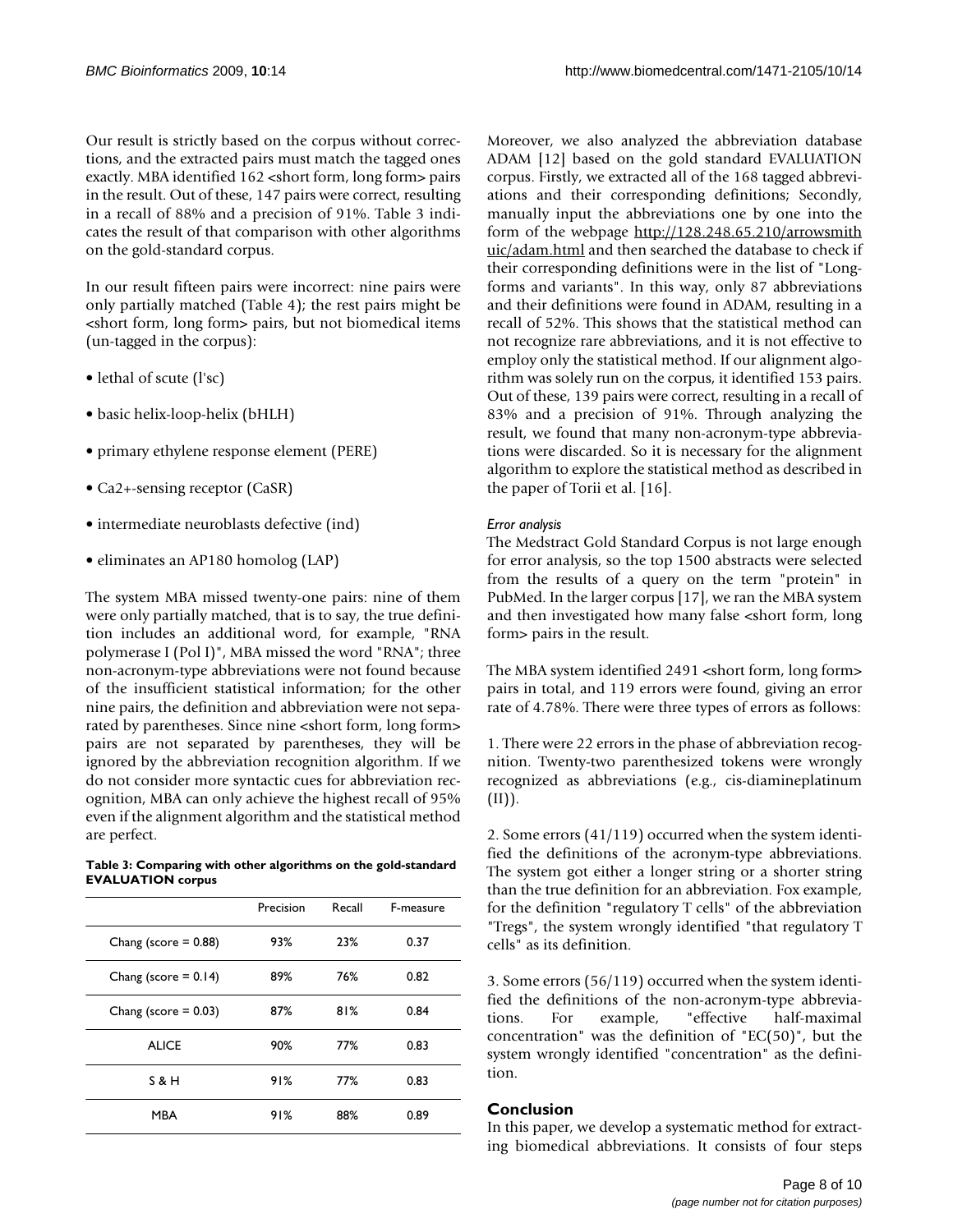| abbr.        | true definition                          | extracted definition     |
|--------------|------------------------------------------|--------------------------|
| <b>TFIIB</b> | general transcription factor IIB         | transcription factor IIB |
| Pol I        | RNA polymerase I                         | polymerase I             |
| Pol II       | RNA polymerase II                        | polymerase II            |
| <b>VHL</b>   | multiprotein von Hippel-Lindau           | von Hippel-Lindau        |
| <b>PKA</b>   | cAMP-dependent protein kinase A          | protein kinase A         |
| Hh           | protein Hedgehog                         | Hedgehog                 |
| Ci           | transcription factor Cubitus interruptus | Cubitus interruptus      |
| Fu           | protein kinase Fused                     | Fused                    |
| O-glycans    | serine/threonine-linked oligosaccharides | oligosaccharides         |

#### <span id="page-8-0"></span>**Table 4: The partially matched definitions by MBA**

mainly: step 1, abbreviation recognition; step 2, construct the candidate definition list; step 3, classify the abbreviations into acronym-type and non-acronym-type groups; step 4, separately identify the definitions of acronym-type and non-acronym-type abbreviations: text alignment algorithm for the former, statistical method for the latter. Our evaluation demonstrates that the MBA system performs better than the others. It can identify the definition of not only acronym-type abbreviations including a little irregular acronym-type abbreviation(e.g., <CNS1, cyclophilin seven suppressor>), but also non-acronym-type abbreviations.

The MBA system needs a few improvements, although it is good at extracting both acronym-type and non-acronymtype abbreviations. In our study we use a simple method to select the best values for several parameters. At present there are many optimizing methods, such as Genetic Algorithm, Simulated Annealing Algorithm and so on. We have been trying to optimize the parameters with these methods, and this is the topic of our current research. Besides the needed improvement in parameter optimization, the statistical method costs a lot of time in the MBA system, and we need reduce the time cost by either narrowing the searching range or paralleling our algorithm. This is another topic of our current research. Our future work is to set up a biomedical abbreviation server, in which we will consider more syntactic clues in the contexts for better results.

In conclusion, a literature mining system MBA is developed and applied to extract biomedical abbreviations. MBA could find both acronym-type and non-acronymtype abbreviations effectively. The systematic method can

also be used in the general text, or applied in other research areas.

# **Methods**

#### *data sources*

The Medstract Gold Standard Corpus [\[16\]](#page-9-15) and a larger corpus [\[16](#page-9-15)] are used in this paper. The gold standard corpus is just a publicly available tagged corpus, and it is composed of DEVELOPMENT corpus and EVALUATION corpus. The DEVELOPMENT corpus contains 126 <short form, long form> pairs, and the EVALUATION corpus contains 168 pairs. The larger corpus contains 1500 abstracts which were selected from the results of a query on the term "protein" in PubMed.

#### *Evaluation of the method*

We use the harmonic mean (F-measure) of precision (accuracy) and recall (coverage) that are commonly used in the field to evaluate our results. The precision measures the number of correct <short form, long form> pairs in the answer file over the total number of the pairs in the answer file, and the recall measures the number of correct pairs in the answer file over the total number in the key file. With "TP" labeling true positives, "FP" the false positives and "FN" the false negatives, the measures are:

$$
Precision = \frac{TP}{TP + FP}
$$
  
Recall =  $\frac{TP}{TP + FN}$  (10)  
F-measure =  $\frac{2*Precision*Recall}{Precision + Recall}$